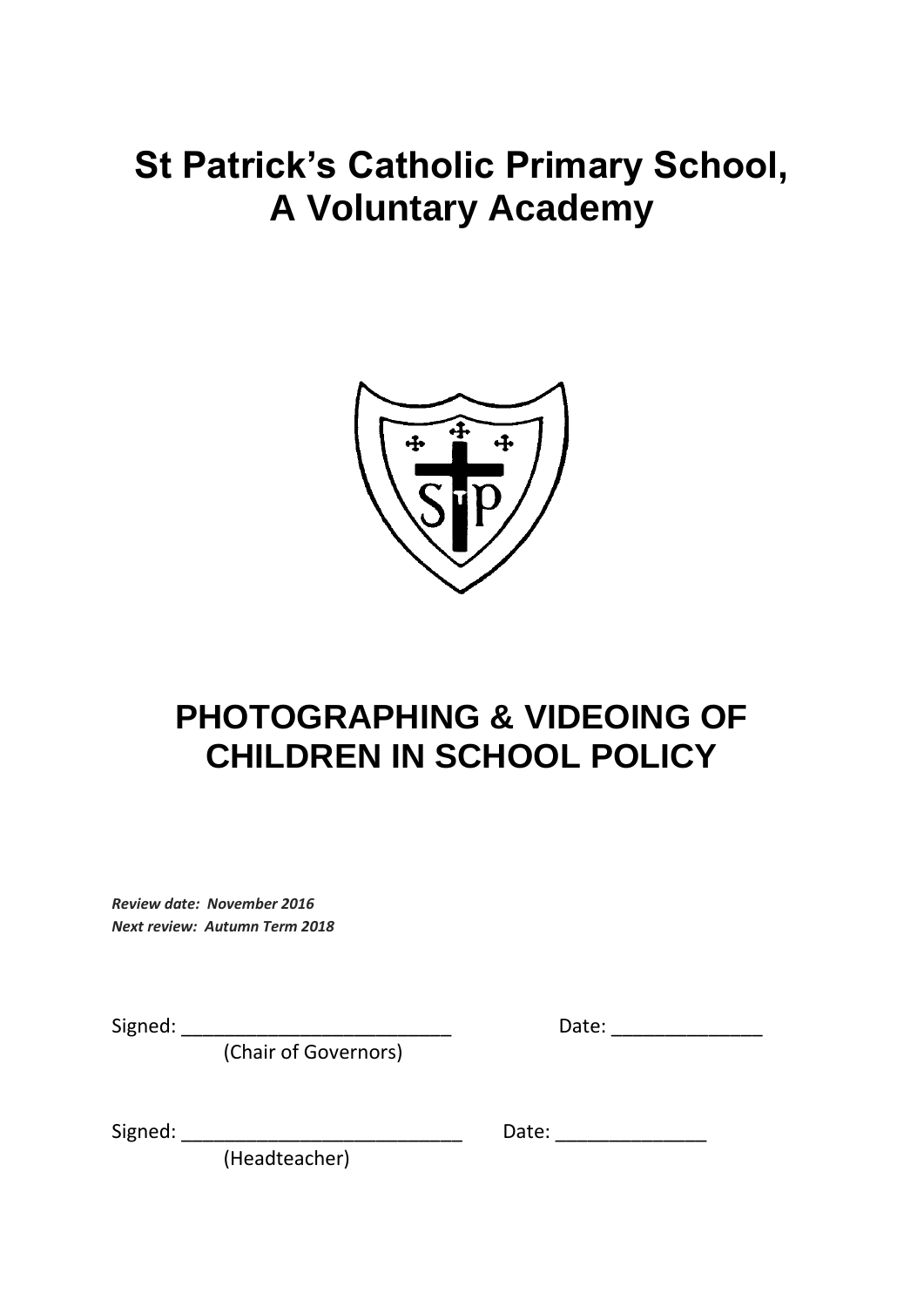## **Our Mission Statement**

#### **To promote the overall growth of the child.**

To achieve this aim, we will

- provide a safe, secure and caring environment
- allow children to experience the feeling of success
- develop the confidence to face new challenges
- establish a sense of belonging
- foster social, spiritual, academic and moral development
- strive towards the highest standards of academic achievement
- create an environment which develops each individual to his/her full

potential

### **Photographing and Videoing of Children in School**

At St Patrick's Catholic Primary School, a Voluntary Academy we have taken a sensible and balanced approach to photographing and videoing children on the academy site. We have a formal policy around "(eg Taking photographs and video images of children)" and a copy of the document is available from the academy website and the school office.

Taking pictures and video images of children's achievements and activities is a wonderful way of capturing a memory and promoting successes. The policy document explains in detail the school's requirement to obtain parental permission while taking such images and the safeguards in place to ensure anonymity (wherever possible) in their usage.

Further guidance is provided by the Information Commissioners Office on taking photographs in Schools and the Data Protection Act 1998 **[ICO: taking photographs](https://ico.org.uk/media/for-organisations/documents/1136/taking_photos.pdf)  [in schools](https://ico.org.uk/media/for-organisations/documents/1136/taking_photos.pdf)**

**November 2016**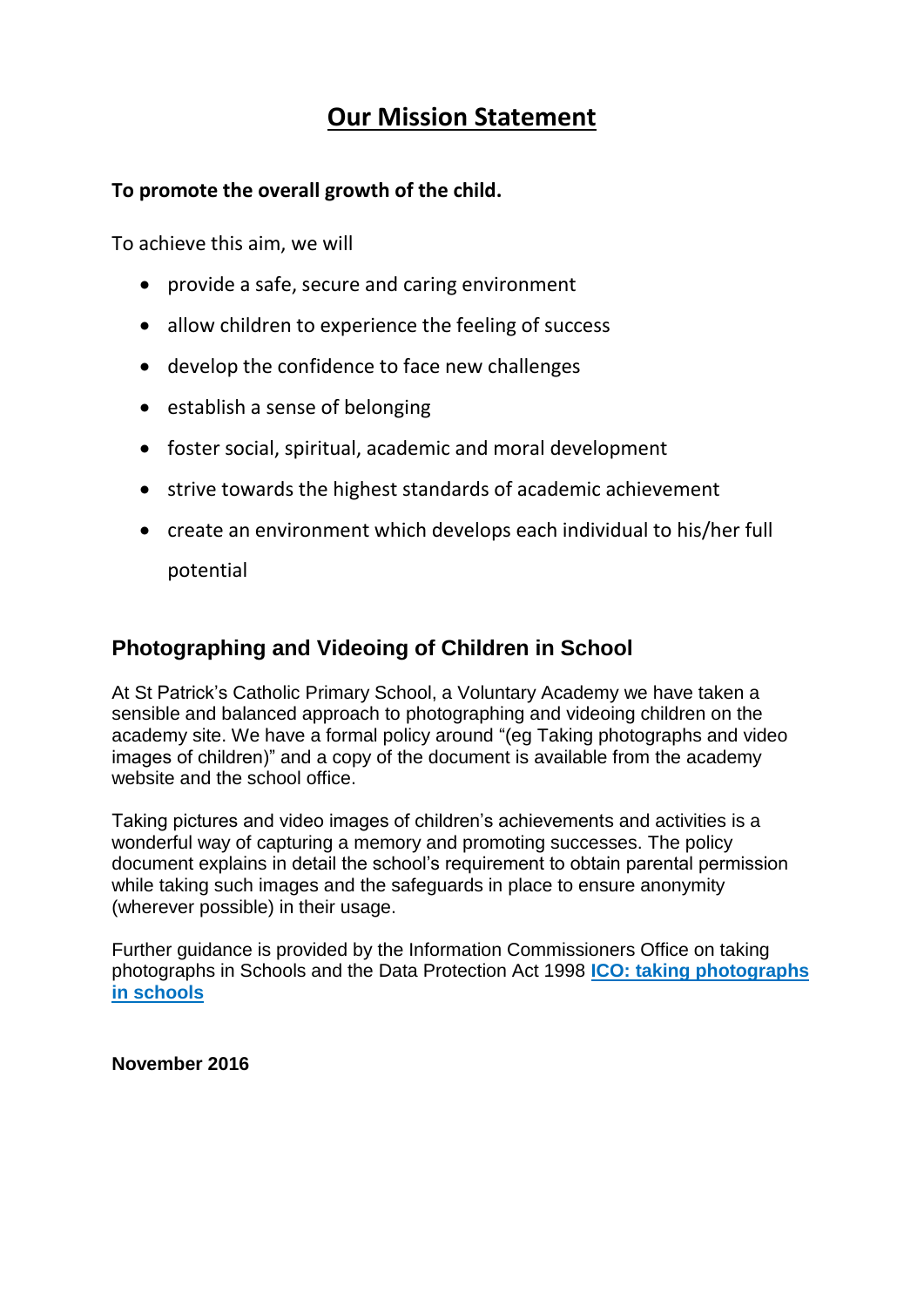

### *ST PATRICK'S CATHOLIC PRIMARY SCHOOL, A VOLUNTARY ACADEMY, MANSFIELD*

## **CHILD PHOTOGRAPH CONSENT FORM**

To the parent or carer of:

#### **Name of child**

In order for us to allow parents and staff to take photos/videos at assemblies and special events we need the permission of all parents. We may take photos which will be used on classroom displays, in pupils work folders and on the school website.

To comply with the Data Protection Act 1998, we need your permission before we use any photographs we have taken. Please complete the declaration below and return it to us.

#### **I give permission for my child to be photographed/videoed in school:**

\_\_\_\_\_\_\_\_\_\_\_\_\_\_\_\_\_\_\_\_\_\_\_\_\_\_\_\_\_\_\_\_\_\_\_\_\_\_\_\_\_\_\_\_\_\_\_\_\_\_\_\_\_\_\_\_\_

| □                                                                          | Yes       |  |
|----------------------------------------------------------------------------|-----------|--|
| □                                                                          | <b>No</b> |  |
| I have read and understood the conditions of use on the back of this form. |           |  |
| Signed ___________________                                                 |           |  |
| Name (in capitals)                                                         |           |  |
|                                                                            |           |  |
|                                                                            |           |  |
|                                                                            |           |  |

Date \_\_\_\_\_\_\_\_\_\_\_\_\_\_\_\_\_\_\_\_